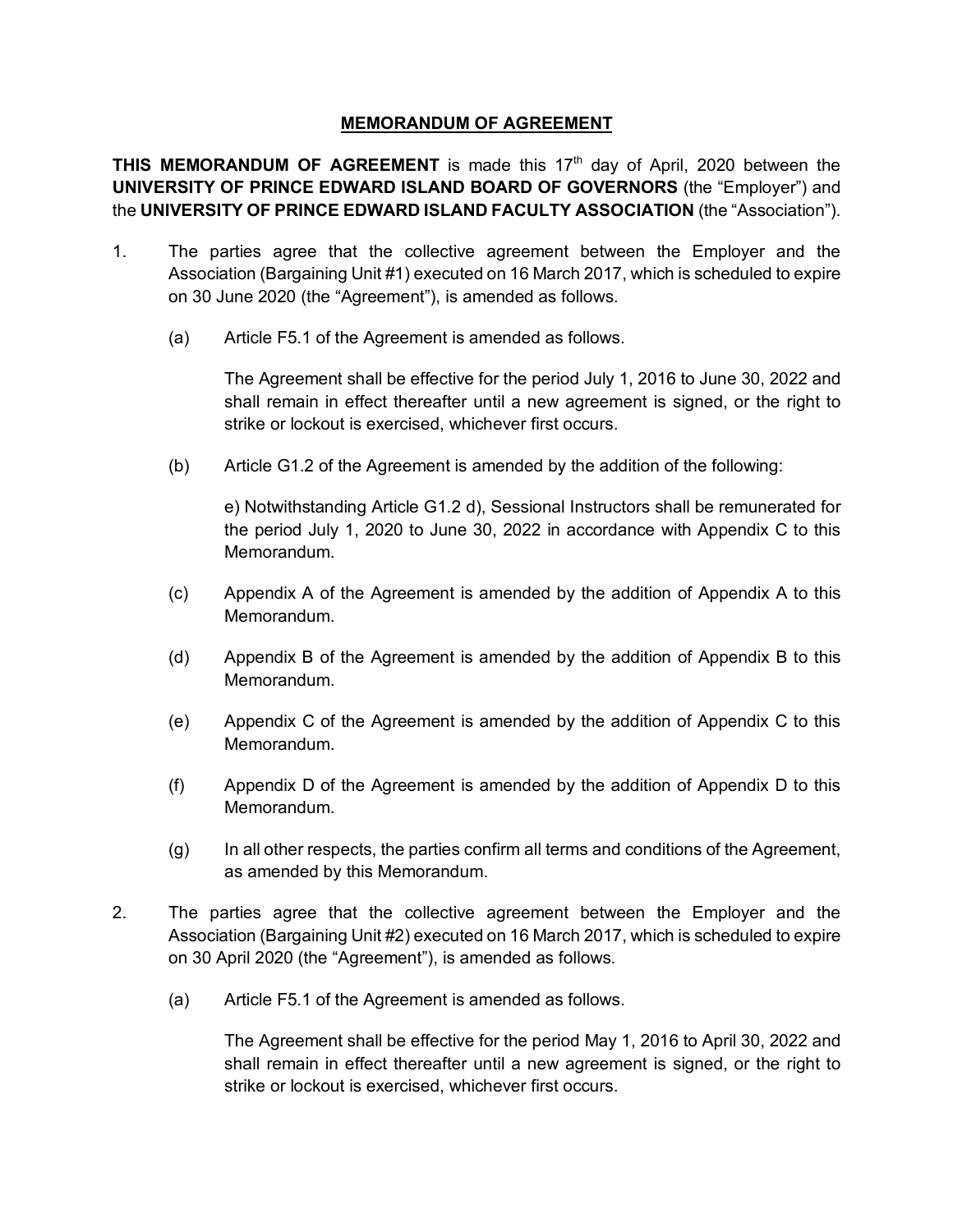- (b) Appendix A of the Agreement is amended by the addition of Appendix E to this Memorandum.
- (c) In all other respects, the parties confirm all terms and conditions of the Agreement, as amended by this Memorandum.

DATED this 17th day of April, 2020.

THE EMPLOYER

THE ASSOCIATION

 $\mathcal{L}_\text{max}$  and  $\mathcal{L}_\text{max}$  and  $\mathcal{L}_\text{max}$  and  $\mathcal{L}_\text{max}$ 

Dr. Alaa Abd-El-Aziz President & Vice-Chancellor

Vodger fartu  $\mathcal{L}_\text{max}$  and  $\mathcal{L}_\text{max}$  and  $\mathcal{L}_\text{max}$  and  $\mathcal{L}_\text{max}$ 

Jackie Podger Vice-President, Administration & Finance

Dr. Sharon Myers UPEIFA President

Dalm  $\mathcal{L}_\text{max}$  and  $\mathcal{L}_\text{max}$  and  $\mathcal{L}_\text{max}$  and  $\mathcal{L}_\text{max}$ 

Dr. Doug Dahn UPEIFA Executive Committee Member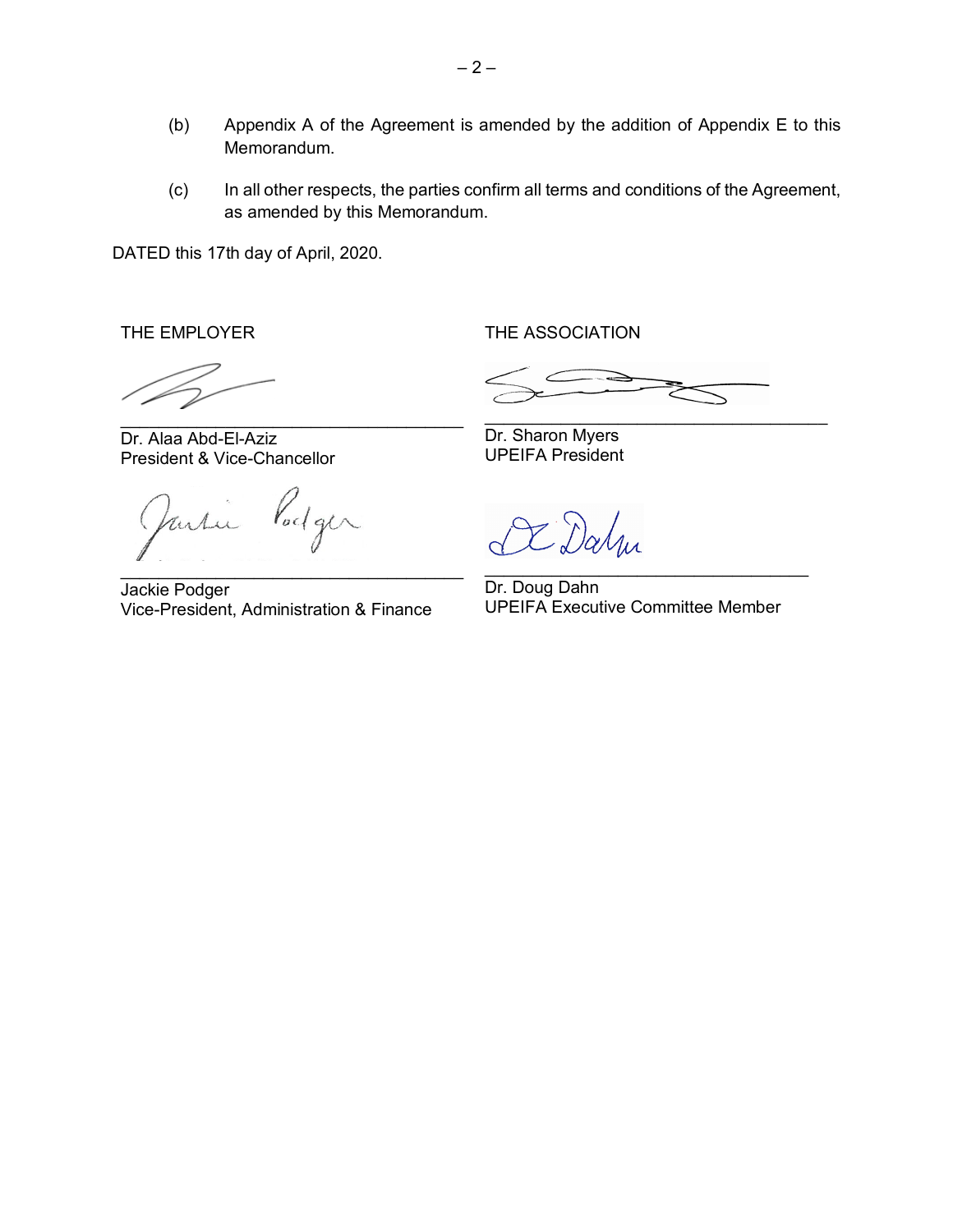# **APPENDIX A - Schedule of Faculty Salaries**

| <b>Step</b>     | Lecturer | <b>Assistant</b><br><b>Professor</b> | <b>Associate</b><br><b>Professor</b> | <b>Professor</b> |
|-----------------|----------|--------------------------------------|--------------------------------------|------------------|
| $\mathbf{1}$    | 66,539   | 77,280                               | 95,364                               | 120,016          |
| $\overline{2}$  | 70,102   | 80,843                               | 98,927                               | 123,579          |
| 3               | 73,664   | 84,406                               | 102,490                              | 127,142          |
| $\overline{4}$  | 77,227   | 87,969                               | 106,052                              | 130,705          |
| 5               | 80,790   | 91,532                               | 109,615                              | 134,268          |
| $\overline{6}$  |          | 95,095                               | 113,178                              | 137,831          |
| $\overline{7}$  |          | 98,657                               | 116,741                              | 141,393          |
| 8               |          | 102,220                              | 120,304                              | 144,956          |
| 9               |          | 105,783                              | 123,867                              | 148,519          |
| 10              |          |                                      | 127,430                              | 152,082          |
| 11              |          |                                      | 130,992                              | 155,645          |
| 12              |          |                                      | 133,665                              | 159,208          |
| $\overline{13}$ |          |                                      | 135,447                              | 161,880          |
| 14              |          |                                      | 137,229                              |                  |
| 15              |          |                                      | 139,011                              |                  |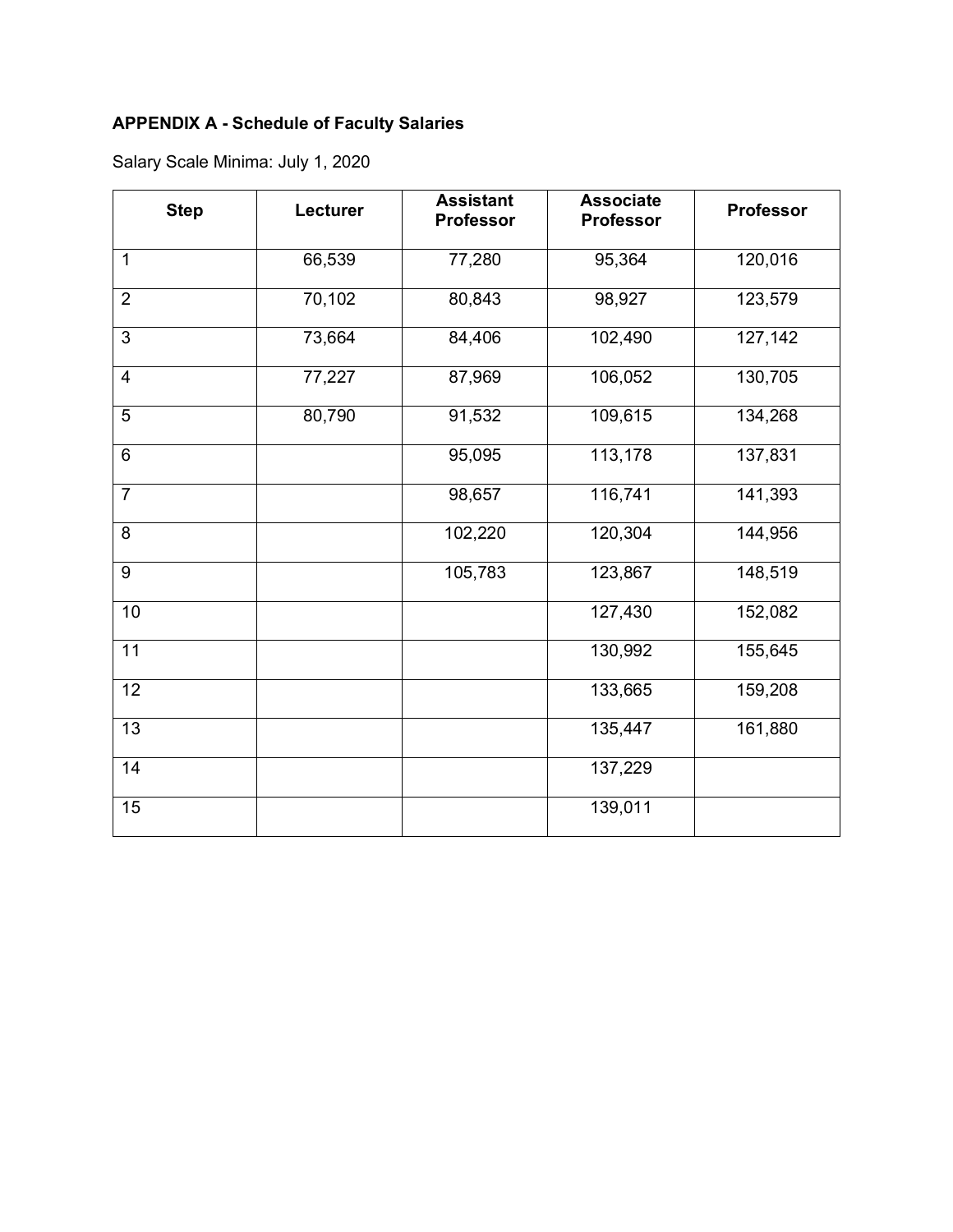# **APPENDIX A - Schedule of Faculty Salaries**

| <b>Step</b>     | Lecturer | <b>Assistant</b><br><b>Professor</b> | <b>Associate</b><br><b>Professor</b> | <b>Professor</b> |
|-----------------|----------|--------------------------------------|--------------------------------------|------------------|
| $\mathbf{1}$    | 67,869   | 78,826                               | 97,271                               | 122,417          |
| $\overline{2}$  | 71,504   | 82,460                               | 100,905                              | 126,051          |
| $\mathbf{3}$    | 75,138   | 86,094                               | 104,539                              | 129,685          |
| $\overline{4}$  | 78,772   | 89,728                               | 108,174                              | 133,319          |
| $\overline{5}$  | 82,406   | 93,362                               | 111,808                              | 136,953          |
| $6\phantom{1}$  |          | 96,996                               | 115,442                              | 140,587          |
| $\overline{7}$  |          | 100,631                              | 119,076                              | 144,221          |
| 8               |          | 104,265                              | 122,710                              | 147,855          |
| 9               |          | 107,899                              | 126,344                              | 151,490          |
| 10              |          |                                      | 129,978                              | 155,124          |
| 11              |          |                                      | 133,612                              | 158,758          |
| 12              |          |                                      | 136,338                              | 162,392          |
| $\overline{13}$ |          |                                      | 138,156                              | 165,118          |
| 14              |          |                                      | 139,973                              |                  |
| 15              |          |                                      | 141,791                              |                  |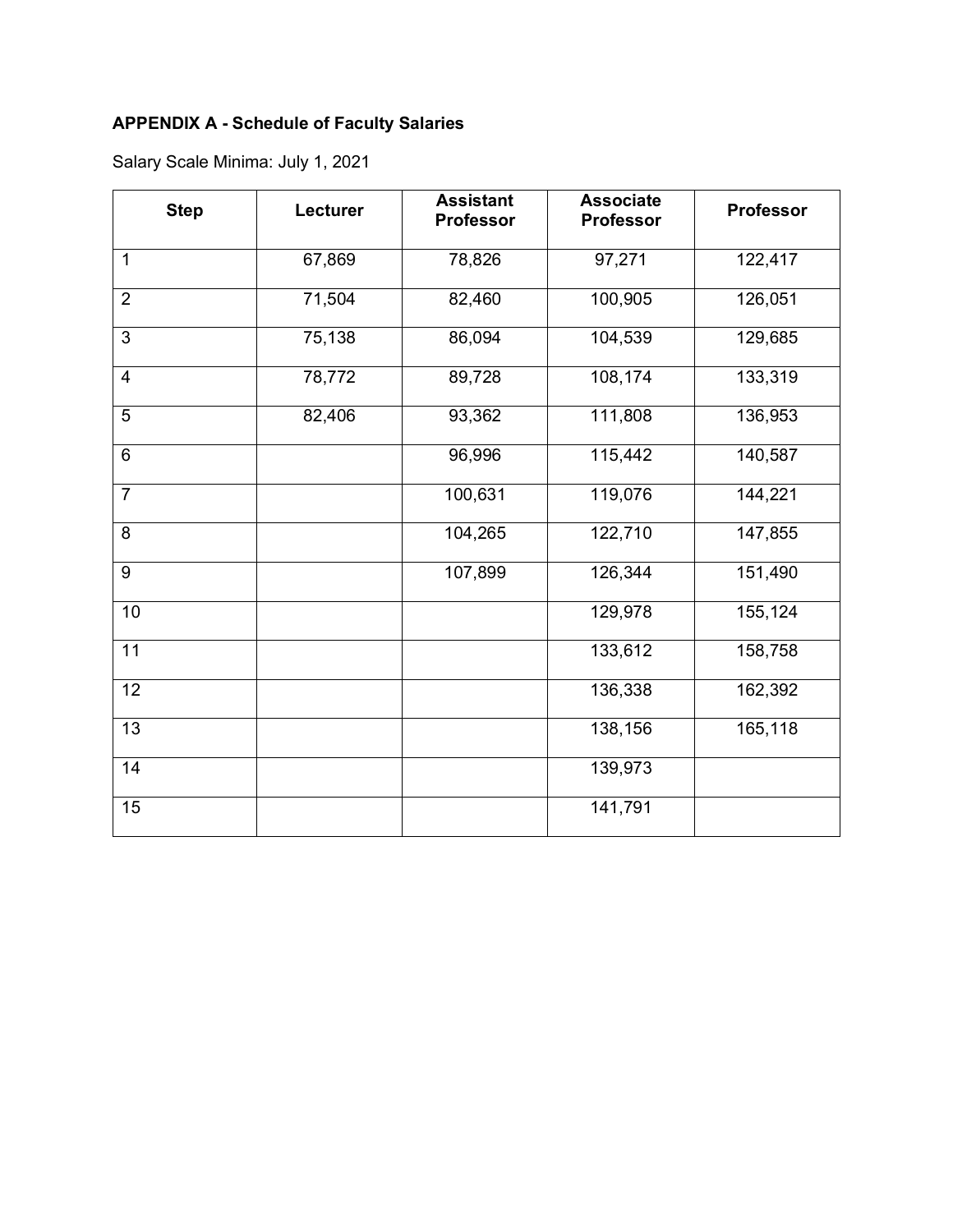## **APPENDIX B - Schedule of Librarian Salaries**

| <b>Step</b>     | <b>Librarian 1</b> | <b>Librarian 2</b> | <b>Librarian 3</b> | Librarian 4 |
|-----------------|--------------------|--------------------|--------------------|-------------|
| 1               | 62,377             | 69,228             | 86,673             | 107,443     |
| $\overline{2}$  | 65,910             | 72,762             | 90,207             | 110,976     |
| 3               | 69,444             | 76,295             | 93,740             | 114,509     |
| $\overline{4}$  | 72,977             | 79,828             | 97,273             | 118,043     |
| 5               | 76,510             | 83,362             | 100,807            | 121,576     |
| $6\phantom{1}6$ |                    | 86,895             | 104,340            | 125,109     |
| $\overline{7}$  |                    | 90,428             | 107,873            | 128,642     |
| 8               |                    | 93,961             | 111,406            | 132,176     |
| 9               |                    | 97,495             | 114,940            | 135,709     |
| 10              |                    |                    | 118,473            | 139,242     |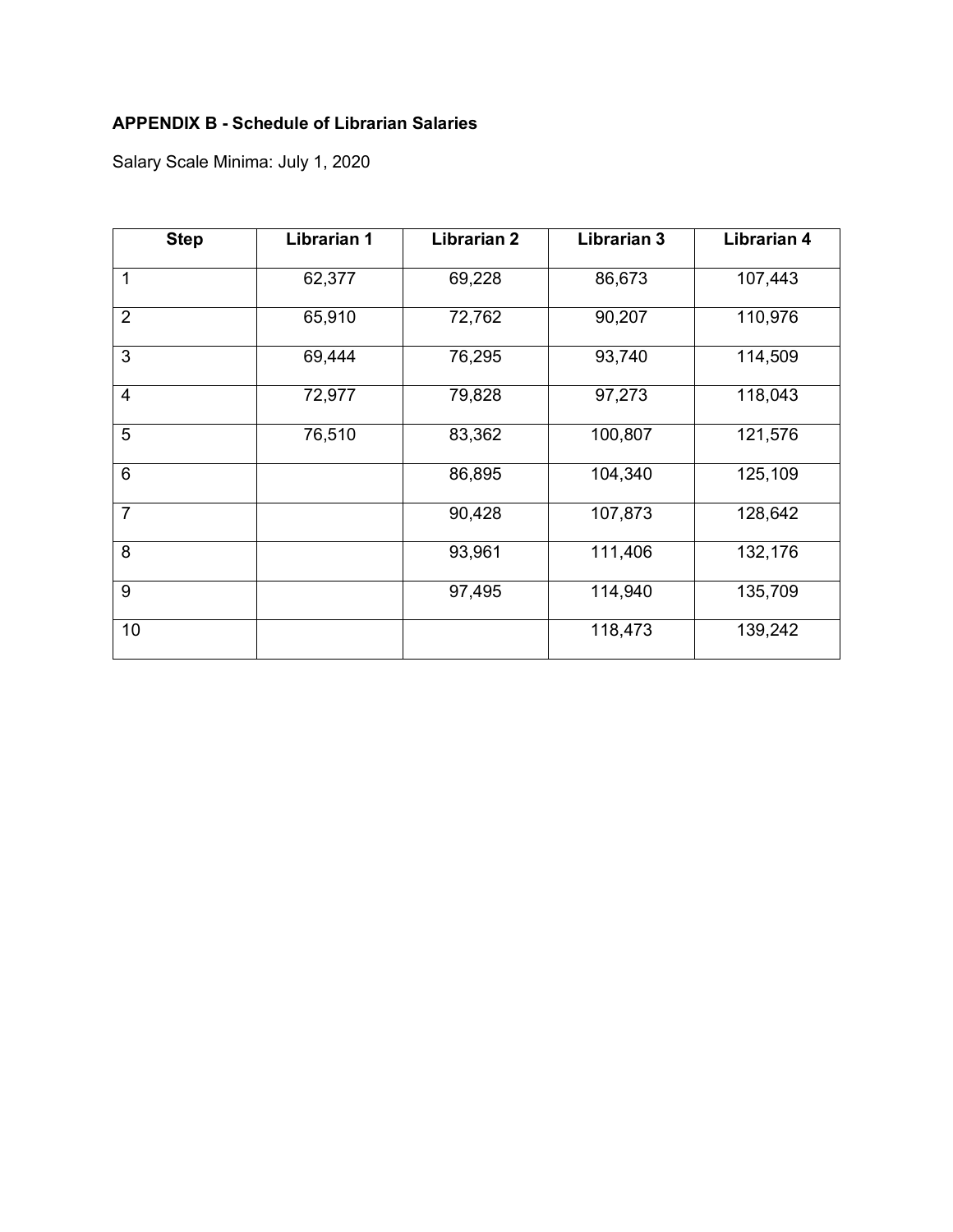## **APPENDIX B - Schedule of Librarian Salaries**

| <b>Step</b>     | <b>Librarian 1</b> | <b>Librarian 2</b> | <b>Librarian 3</b> | Librarian 4 |
|-----------------|--------------------|--------------------|--------------------|-------------|
| 1               | 63,625             | 70,613             | 88,407             | 109,592     |
| $\overline{2}$  | 67,229             | 74,217             | 92,011             | 113,196     |
| 3               | 70,833             | 77,821             | 95,615             | 116,799     |
| $\overline{4}$  | 74,436             | 81,425             | 99,219             | 120,403     |
| 5               | 78,040             | 85,029             | 102,823            | 124,007     |
| $6\phantom{1}6$ |                    | 88,633             | 106,427            | 127,611     |
| $\overline{7}$  |                    | 92,237             | 110,031            | 131,215     |
| 8               |                    | 95,841             | 113,635            | 134,819     |
| 9               |                    | 99,445             | 117,239            | 138,423     |
| 10              |                    |                    | 120,842            | 142,027     |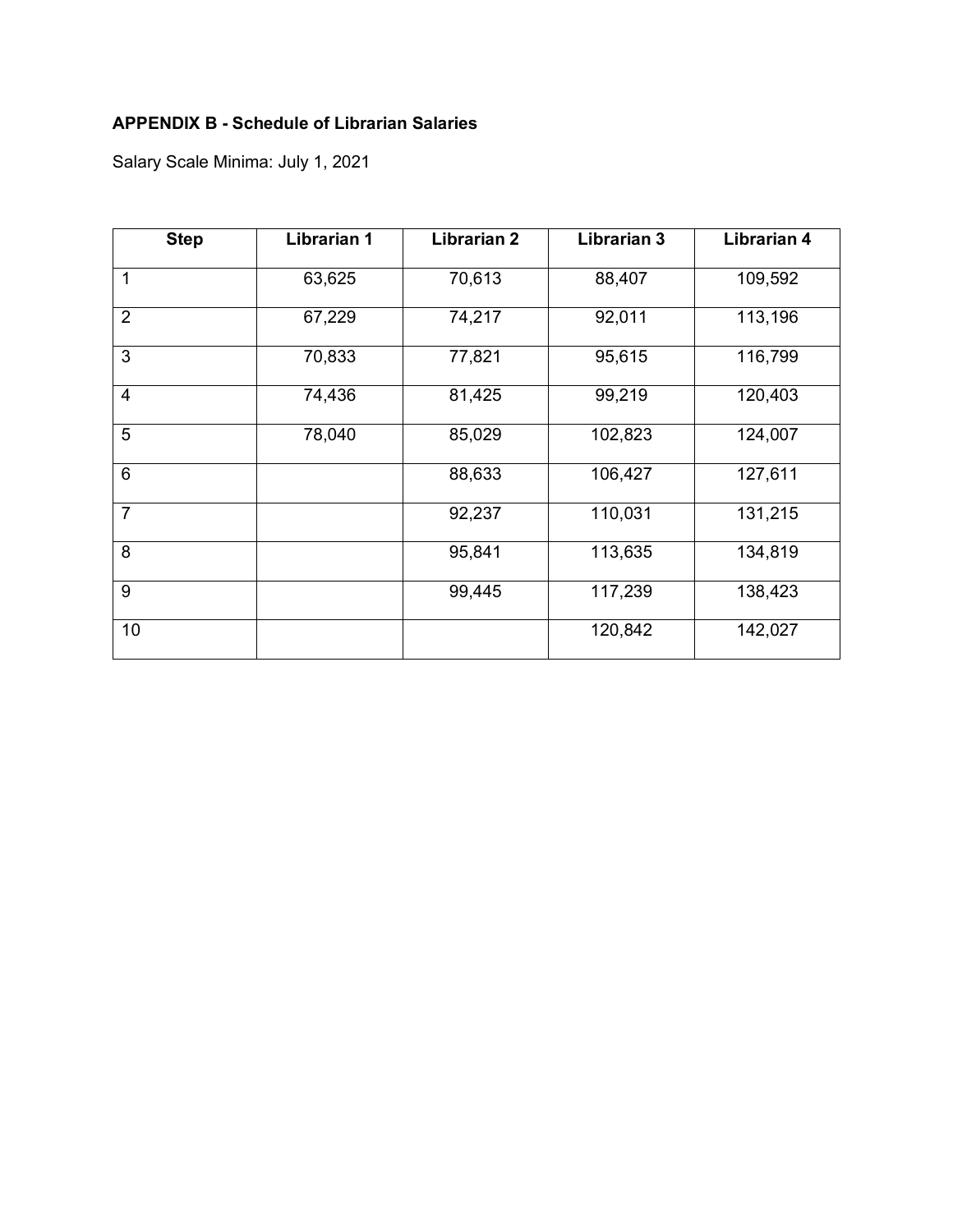#### **APPENDIX C - Schedule of Sessional Instructor Stipends**

|                              | Step 1 | Step 2 | Step 3 |
|------------------------------|--------|--------|--------|
| July 1, 2020 - June 30, 2021 | 6,295  | 6,450  | 6,604  |
| July 1, 2021 - June 30, 2022 | 6,421  | 6,579  | 6,736  |

Sessional Instructors shall be paid a stipend for each course (3 contact hours) as follows:

An increment to Step 2 is earned upon completion of teaching eight (8) courses (24 contact hours) at the University. Having attained Step 2 status and after teaching a total of twenty-four (24) additional contact hours, Sessional Instructors shall advance to Step 3.

A maximum of four (4) courses (12 contact hours) taught prior to July 1, 2010 shall count towards determining the Step for a Sessional Instructor. All courses taught once a Sessional Instructor has achieved Step Two status shall count towards determining their advancement from Step Two to Step Three.

Sessional Instructors teaching a three (3) contact hour course for which there is a laboratory, where the laboratory meets for at least ten (10) weeks per term and the Member is present and teaching, shall receive 1.25% of the Assistant Professor floor in addition to the stipend.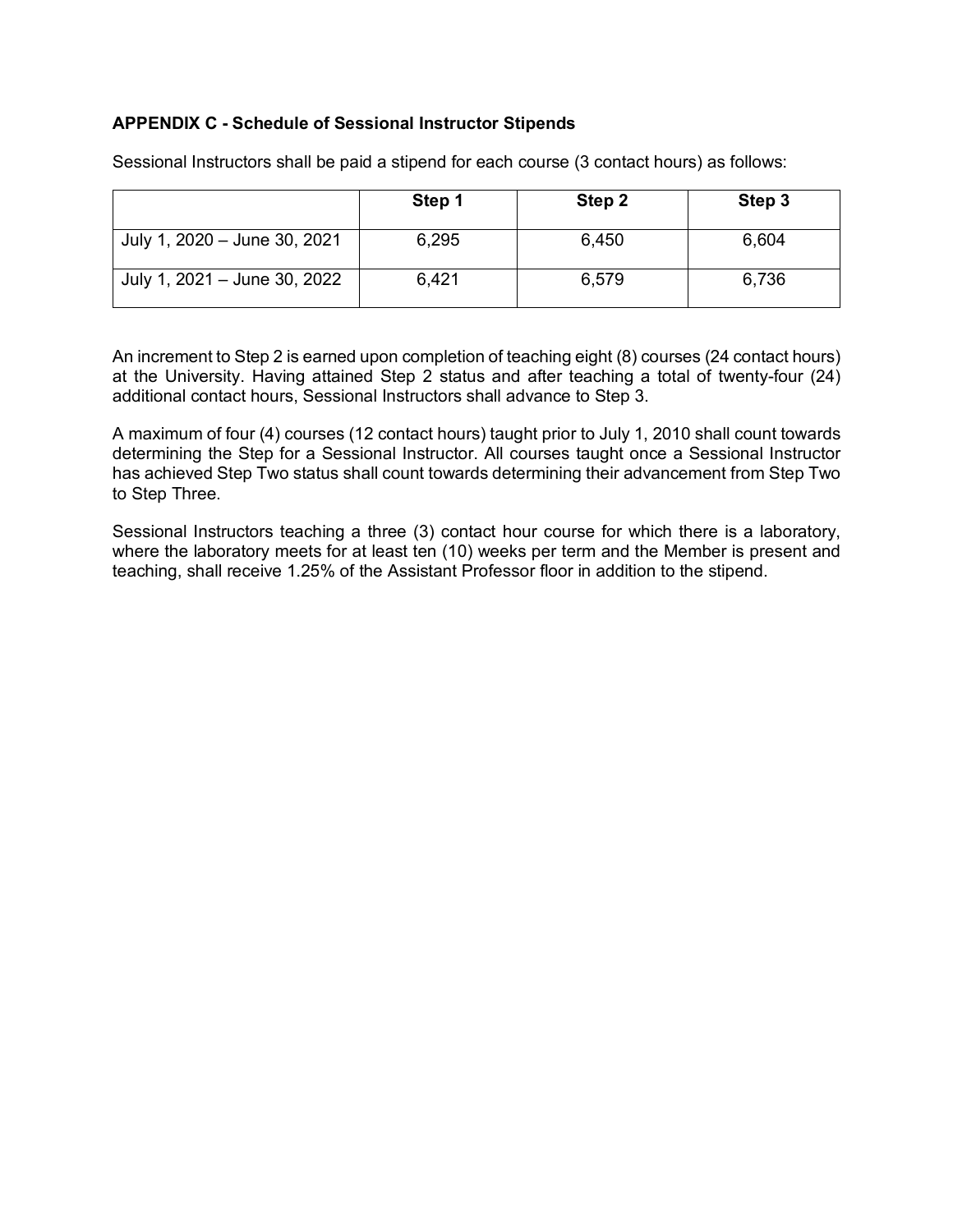### **APPENDIX D - Schedule of Clinical Nurse Instructor Hourly Rate of Pay**

|                              | Step 1 | Step 2 |
|------------------------------|--------|--------|
| July 1, 2020 - June 30, 2021 | 43.21  | 45.19  |
| July 1, 2021 - June 30, 2022 | 44.07  | 46.10  |

An increment shall be earned upon completion of each 1,957 hours worked, exclusive of overtime. Hours worked from the date of employment at UPEI as a Clinical Nursing Instructor shall count towards the 1,957 hours needed for the increment.